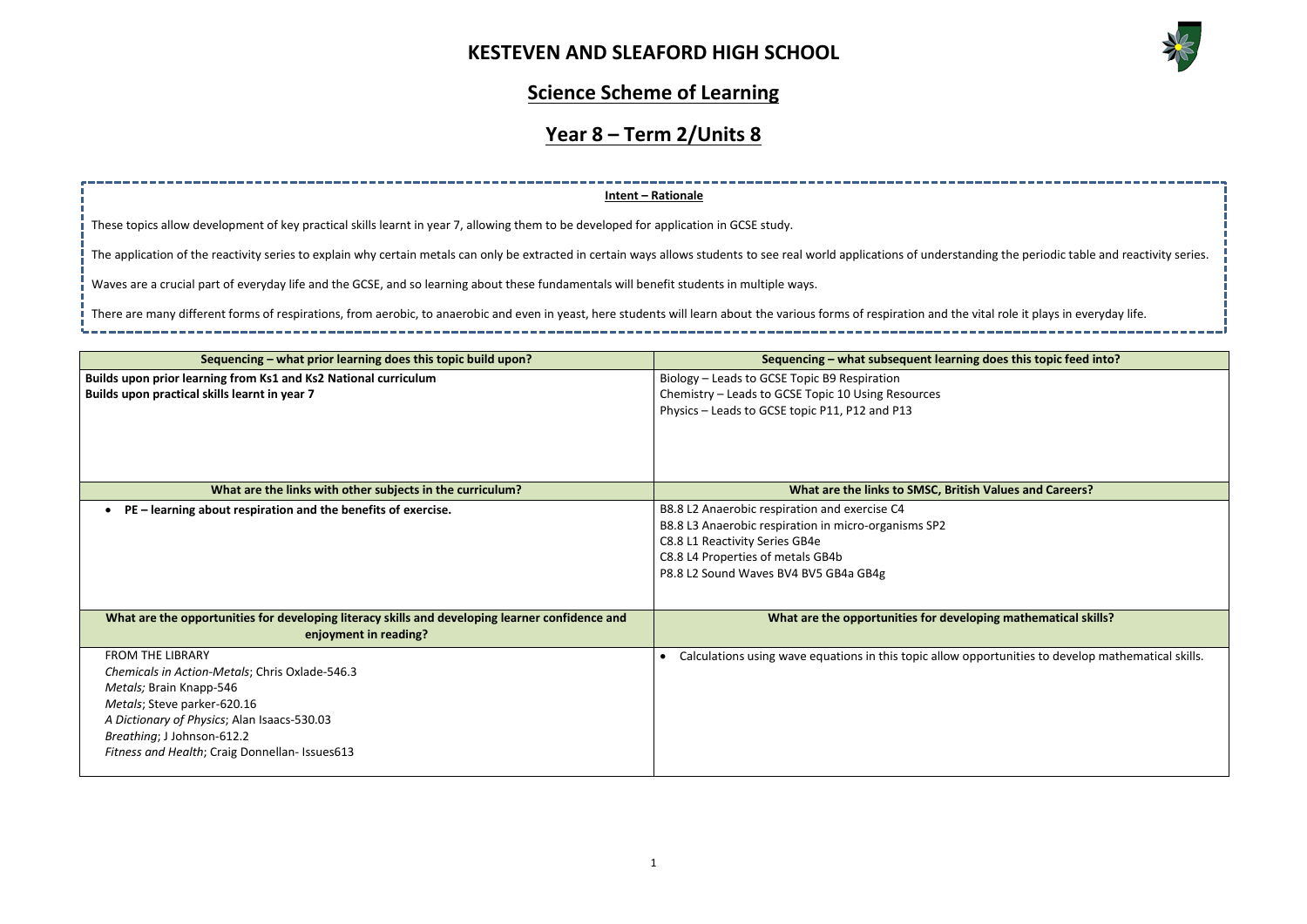



# **Science Scheme of Learning**

# **Year 8 – Term 2/Units 8**

**Intent – Concepts**

**What knowledge will students gain and what skills will they develop as a consequence of this topic?**

|                                                                                                                                                                                                                                                                                                                                                                                                                                                                                                                                                                                                                                                                                                                                                                                                        | <b>Know</b>   |
|--------------------------------------------------------------------------------------------------------------------------------------------------------------------------------------------------------------------------------------------------------------------------------------------------------------------------------------------------------------------------------------------------------------------------------------------------------------------------------------------------------------------------------------------------------------------------------------------------------------------------------------------------------------------------------------------------------------------------------------------------------------------------------------------------------|---------------|
| state the word equations for aerobic respiration<br>state the symbol equations for aerobic respiration<br>state the percentages of gases in inhaled and exhaled air<br>state the word equation for anaerobic respiration in muscle cells<br>state the word equation for anaerobic respiration in yeast<br>state some metals that can be extracted using carbon<br>state that metals that are more reactive than carbon must be extracted using electrolysis<br>state the typical properties of metals<br>know that sound waves are caused by vibrating objects.<br>know that sound is a longitudinal wave.<br>know that sound waves travel fastest in a solid and slower in gases.<br>label a diagram of a transverse wave                                                                             |               |
| describe the benefits of exercise<br>describe how anaerobic respiration in bacteria can be used to generate biogas<br>describe how anaerobic respiration provides us with bread, beer and wine<br>describe the tests for carbon dioxide gas<br>describe the test for water vapour<br>use observations of metals' reactions with water and oxygen to make a reactivity series<br>interpret information on displacement reactions to place metals into a reactivity series<br>write word equations for these displacement reactions<br>describe the electrolytic extraction of aluminium and evaluate its environmental impact.<br>describe how waves transfer energy<br>describe how waves can reflect and interfere with another wave<br>Define the term 'ultrasound' and give some uses of ultrasound | <b>Apply</b>  |
| Explain that higher pitched sounds have a higher frequency<br>explain why anaerobic respiration occurs<br>explain these properties using a simple model of metallic bonding<br>use ideas about properties to explain the uses of some metals<br>explain why other metals cannot be extracted in this way<br>select the most appropriate way of presenting data and justify my choice                                                                                                                                                                                                                                                                                                                                                                                                                   | <b>Extend</b> |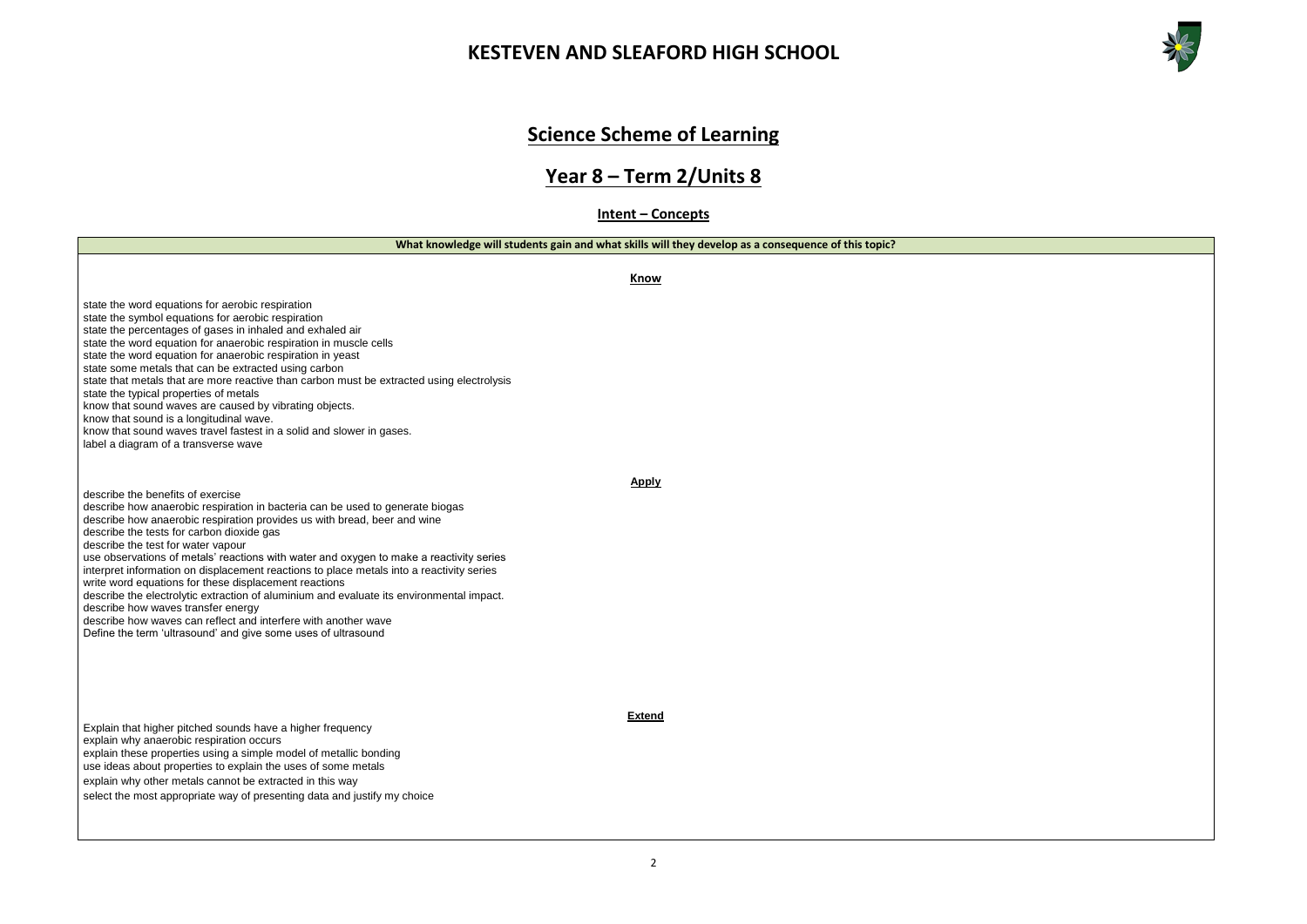

#### **What indust in be used with the value of the deptition in the state is to proport that progress of students?**

|                                 | What subject specific language will be used and developed in this topic?                                                                                                                                                                                                                                                                                                  | <b>What oppor</b> |
|---------------------------------|---------------------------------------------------------------------------------------------------------------------------------------------------------------------------------------------------------------------------------------------------------------------------------------------------------------------------------------------------------------------------|-------------------|
|                                 |                                                                                                                                                                                                                                                                                                                                                                           |                   |
| <b>Aerobic</b><br>respiration   | A biochemical process that takes place in the majority of cells, which release energy from glucose by reacting the glucose with<br>oxygen and producing carbon dioxide and water. Aerobic respiration takes place in the mitochondria of plant, animal and<br>fungal cells.                                                                                               |                   |
| Anaerobic<br>respiration        | A biochemical process occurring within the cell that releases energy from glucose without using oxygen. Many organisms are<br>capable of using anaerobic respiration and some bacteria use only anaerobic respiration. Anaerobic respiration releases less<br>energy than aerobic respiration, so if an organism is capable of both, it tends to use aerobic respiration. |                   |
| <b>Bacterium</b>                | A tiny organism that has no nucleus or other organelles such as mitochondria or chloroplasts. Almost all bacteria are single<br>celled but a few species do form colonies.                                                                                                                                                                                                |                   |
| <b>Biogas</b>                   | The useful gas that is produced when bacteria break down organic matter via anaerobic respiration (without oxygen). The gas<br>is usually methane, which can be burnt as a fuel. The organic matter could be crop plants or animal waste (dung). Biogas can<br>be 'tapped' from landfill sites.                                                                           |                   |
| <b>Biogas</b><br>generator      | The apparatus used for producing biogas.                                                                                                                                                                                                                                                                                                                                  |                   |
| <b>Cobalt chloride</b><br>paper | Strips of test paper that have been impregnated with solid cobalt chloride. Cobalt chloride is blue when there is no water<br>present. This is known as anhydrous cobalt chloride. When water is present, cobalt chloride (and thus cobalt chloride paper)<br>turns pale pink.                                                                                            |                   |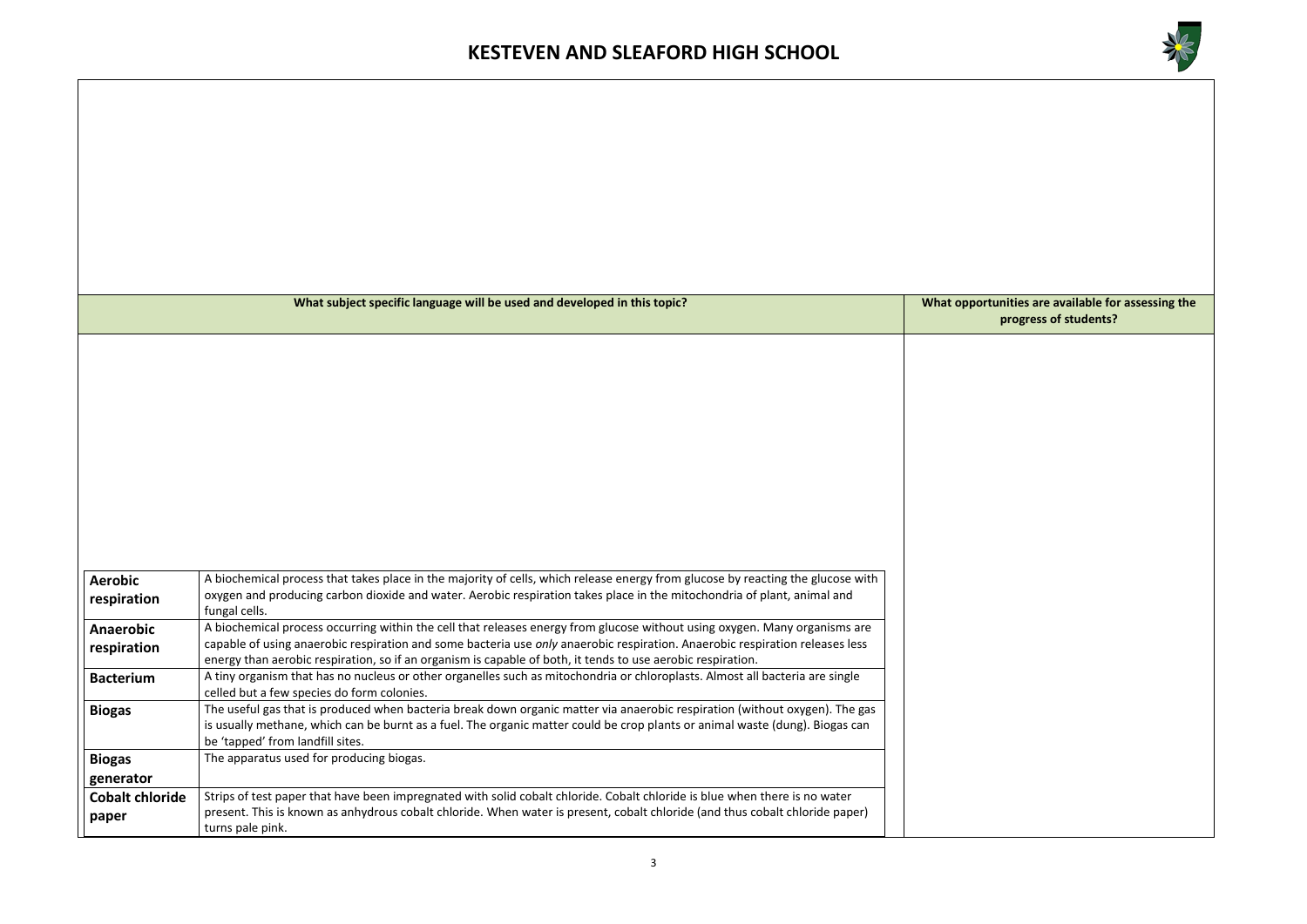

| <b>Ethanol</b>           | A compound that has the formula C <sub>2</sub> H <sub>5</sub> OH. Ethanol is a type of alcohol. It can be produced by enzymes in yeast in a process                                          |  |  |  |
|--------------------------|----------------------------------------------------------------------------------------------------------------------------------------------------------------------------------------------|--|--|--|
|                          | called fermentation. It can also be produced on an industrial scale from products derived from crude oil.                                                                                    |  |  |  |
| <b>Exhaled air</b>       | The air that is breathed out. This contains exactly the same amount of nitrogen as the air breathed in, and less oxygen, but                                                                 |  |  |  |
|                          | more carbon dioxide and water vapour.                                                                                                                                                        |  |  |  |
| <b>Fermentation</b>      | A biochemical process in yeast and bacteria when sugars are converted to alcohol, acids and carbon dioxide.                                                                                  |  |  |  |
| Inhaled air              | The air that we breathe in. It contains 78% nitrogen and 21% oxygen, and the remaining 1% is mainly argon with a tiny                                                                        |  |  |  |
|                          | amount of carbon dioxide and other gases.                                                                                                                                                    |  |  |  |
| Joint                    | Where two bones meet and usually move separately to allow movement of body parts.                                                                                                            |  |  |  |
| Lactic acid              | A chemical produced from glucose in body tissues when they respire without enough oxygen for aerobic respiration. Lactic                                                                     |  |  |  |
|                          | acid is responsible for the pain that you feel in your muscles when you do strenuous exercise.                                                                                               |  |  |  |
| <b>Methane</b>           | A flammable gas that has the chemical formula CH4. It is the main component of natural gas – and biogas, because it is also                                                                  |  |  |  |
|                          | produced as a product of anaerobic respiration of carbohydrates by micro-organisms in a biogas generator or landfill site.                                                                   |  |  |  |
| Oxygen debt              | The amount of oxygen needed to break down the lactic acid built up in body tissues during anaerobic exercise.                                                                                |  |  |  |
| <b>Recovery rate</b>     | The time it takes for your heart rate and breathing rate to return to normal after exercise. Generally, the shorter your                                                                     |  |  |  |
|                          | recovery time, the fitter you are.                                                                                                                                                           |  |  |  |
| Respiration              | The release of energy from food. Respiration happens inside all cells to provide the energy needed to function, grow and                                                                     |  |  |  |
|                          | repair.                                                                                                                                                                                      |  |  |  |
|                          | Respiration can be either aerobic or anaerobic.                                                                                                                                              |  |  |  |
| <b>Stoma</b>             | A hole. When describing the structure of a leaf, a stoma is a small hole, usually on the underside of the leaf, that opens to                                                                |  |  |  |
|                          | allow gases to enter and leave the leaf. The plural of stoma is stomata.                                                                                                                     |  |  |  |
| Decomposition            | In chemistry, this refers to a type of chemical reaction when one compound is split up into other substances.                                                                                |  |  |  |
| <b>Ductile</b>           | A property of some substances (typically metals) that means that they can be drawn into wires                                                                                                |  |  |  |
| <b>Electrode</b>         | A conductor that can be charged in order to pass an electric current through a non-metallic substance. Positive electrodes are called<br>anodes and negative electrodes are called cathodes. |  |  |  |
| Electrolyte              | A solution or (molten) liquid that can conduct electricity in a circuit. The conduction of electricity through an electrolyte will result in                                                 |  |  |  |
|                          | electrolysis.                                                                                                                                                                                |  |  |  |
| <b>Extraction</b>        | Separating a useful substance from a mixture or compound                                                                                                                                     |  |  |  |
| <b>Global warming</b>    | The warming of the Earth's atmosphere and oceans as a result of an increase in the greenhouse effect.                                                                                        |  |  |  |
| <b>Greenhouse effect</b> | The trapping of energy from the Sun by the atmosphere.                                                                                                                                       |  |  |  |
| <b>Malleable</b>         | A property that means a particular material can be beaten into shape, for example with a hammer.                                                                                             |  |  |  |
| <b>Ore</b>               | A rock from which enough metal can be extracted to make it worth extracting the rock from the ground (by mining).                                                                            |  |  |  |
| <b>Properties</b>        | The characteristics of a substance that make it well suited (or poorly suited) for a particular purpose.                                                                                     |  |  |  |
| <b>Pure</b>              | A substance made from only one compound or element.                                                                                                                                          |  |  |  |
| <b>Reactivity series</b> | A list of elements in order of how reactive they are.                                                                                                                                        |  |  |  |
|                          |                                                                                                                                                                                              |  |  |  |
| <b>Reducing agent</b>    | A chemical that removes oxygen from other chemicals in a chemical reaction.                                                                                                                  |  |  |  |
|                          |                                                                                                                                                                                              |  |  |  |
| <b>Reduction</b>         | To remove oxygen from another chemical in a reaction                                                                                                                                         |  |  |  |
| Amplitude                | The amplitude is the vertical distance of the peak of the wave from the equilibrium point.                                                                                                   |  |  |  |
| Angle of                 | The angle between the incident ray and the normal.                                                                                                                                           |  |  |  |
| incidence                |                                                                                                                                                                                              |  |  |  |
| Angle of                 | The angle between the reflected ray and the normal.                                                                                                                                          |  |  |  |
| reflection               |                                                                                                                                                                                              |  |  |  |
| Compression              | When describing a longitudinal wave, the region where the particles are closely packed is called a compression.                                                                              |  |  |  |
|                          |                                                                                                                                                                                              |  |  |  |
| Rarefaction              | When describing a longitudinal wave, the region where the particles are widely spaced is called a rarefaction.                                                                               |  |  |  |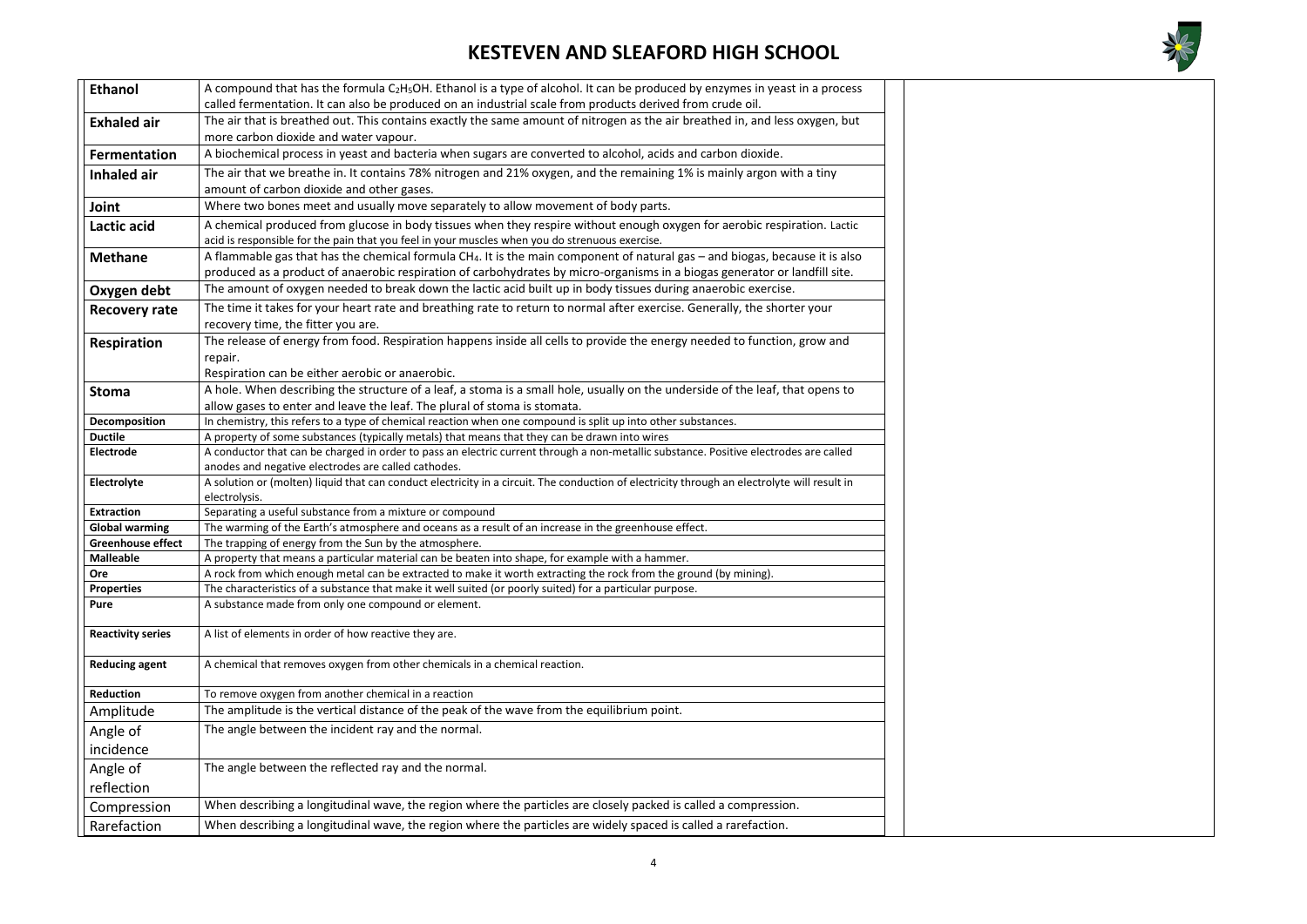

| Diaphragm         | A thin membrane in a microphone that detects sound by oscillating at the same frequency as the sound waves.                     |
|-------------------|---------------------------------------------------------------------------------------------------------------------------------|
| Eardrum           | A thin layer of skin within the ear that detects sound by vibrating at the same frequency as the sound waves that reach it.     |
| Echo              | Reflected waves, typically sound waves.                                                                                         |
| Echolocation      | A method of emitting sound waves and then detecting their echoes to find prey and obstacles that must be avoided.               |
| Frequency         | The number of oscillations or waves per second. Frequency is measured in hertz, Hz.                                             |
| Hertz (Hz)        | One hertz is equivalent to one complete vibration, wave or cycle per second                                                     |
| Longitudinal      | A type of wave in which the particles are vibrating in the same direction as the direction that the wave is travelling.         |
| wave              |                                                                                                                                 |
| Peak              | When used to describe a transverse wave, the peak is the highest point on the wave.                                             |
| Pitch             | How high or low a musical note is.                                                                                              |
| Rogue wave        | An extremely tall wave that appears as if from nowhere on an otherwise normal sea.                                              |
| <b>SONAR</b>      | A device used by ships and submarines to find the depth of the sea and to detect things like shoals of fish, using sound waves. |
| <b>Transverse</b> | A wave in which the vibrations are at right angles to the direction in which the wave is moving.                                |
| wave              |                                                                                                                                 |
| Trough            | On a diagram of a transverse wave, this is the lowest point. It is the furthest point from a peak.                              |
| Ultrasound        | Sound waves that have a frequency too high for humans to hear.                                                                  |
| Wave              | The wave transfers energy without transferring the medium itself.                                                               |
| Wavefront         | A line drawn along a wave (when viewed from above) that joins points that all have the same peak.                               |
| Wavelength        | The distance between two adjacent peaks.                                                                                        |
|                   |                                                                                                                                 |
|                   |                                                                                                                                 |
|                   |                                                                                                                                 |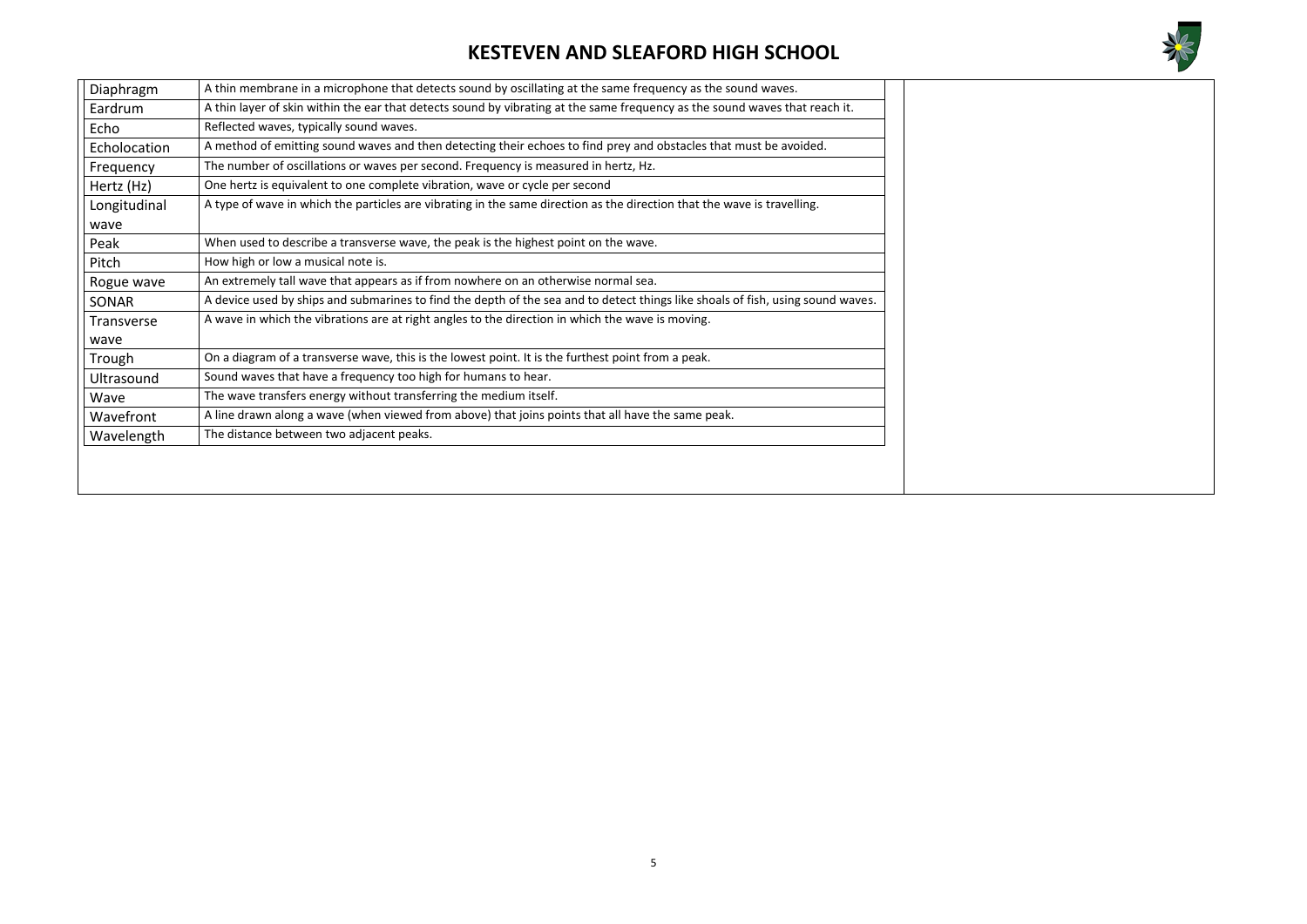

**Intent – Concepts**

| <b>Lesson title</b>      | <b>Learning</b>                | <b>Higher level</b>          | <b>Suggested activities and resources</b> |
|--------------------------|--------------------------------|------------------------------|-------------------------------------------|
|                          | challenge                      | challenge                    |                                           |
| B8.8 L1                  | Can I state the                | Can I describe               |                                           |
| Aerobic                  | word                           | the tests for                |                                           |
| respiration              | equations for                  | carbon dioxide               |                                           |
|                          | aerobic                        | gas?                         |                                           |
|                          | respiration?                   | Can I describe               |                                           |
|                          | Can I state the                | the test for                 |                                           |
|                          | symbol                         | water vapour?                |                                           |
|                          | equations for                  |                              |                                           |
|                          | aerobic                        |                              |                                           |
|                          | respiration?                   |                              |                                           |
|                          | Can I state the                |                              |                                           |
|                          | percentages of                 |                              |                                           |
|                          | gases in                       |                              |                                           |
|                          | inhaled and                    |                              |                                           |
|                          | exhaled air?                   |                              |                                           |
|                          |                                |                              |                                           |
| <b>B8.8 L2</b>           | Can I state the                | Can I explain                |                                           |
| Anaerobic<br>respiration | word equation<br>for anaerobic | why anaerobic<br>respiration |                                           |
| and exercise             | respiration in                 | occurs?                      |                                           |
|                          | muscle cells?                  |                              |                                           |
|                          | Can I describe                 |                              |                                           |
|                          | the benefits of                |                              |                                           |
|                          | exercise?                      |                              |                                           |
| B8.8 L3                  | Can I state the                | Can I describe               |                                           |
| Anaerobic                | word equation                  | how anaerobic                |                                           |
| respiration in           | for anaerobic                  | respiration in               |                                           |
| micro-                   | respiration in                 | bacteria can be              |                                           |
| organisms                | yeast?                         | used to                      |                                           |
|                          |                                | generate                     |                                           |
|                          |                                | biogas?                      |                                           |
|                          |                                | Can I describe               |                                           |
|                          |                                | how anaerobic                |                                           |
|                          |                                | respiration                  |                                           |
|                          |                                | provides us with             |                                           |
|                          |                                | bread, beer and              |                                           |
|                          |                                | wine?                        |                                           |
| C8.8 L1                  | Can I use                      | Can I interpret              |                                           |
| Reactivity               | observations                   | information on               |                                           |
| Series                   | of metals'                     | displacement                 |                                           |
|                          | reactions with                 | reactions to                 |                                           |
|                          | water and                      | place metals                 |                                           |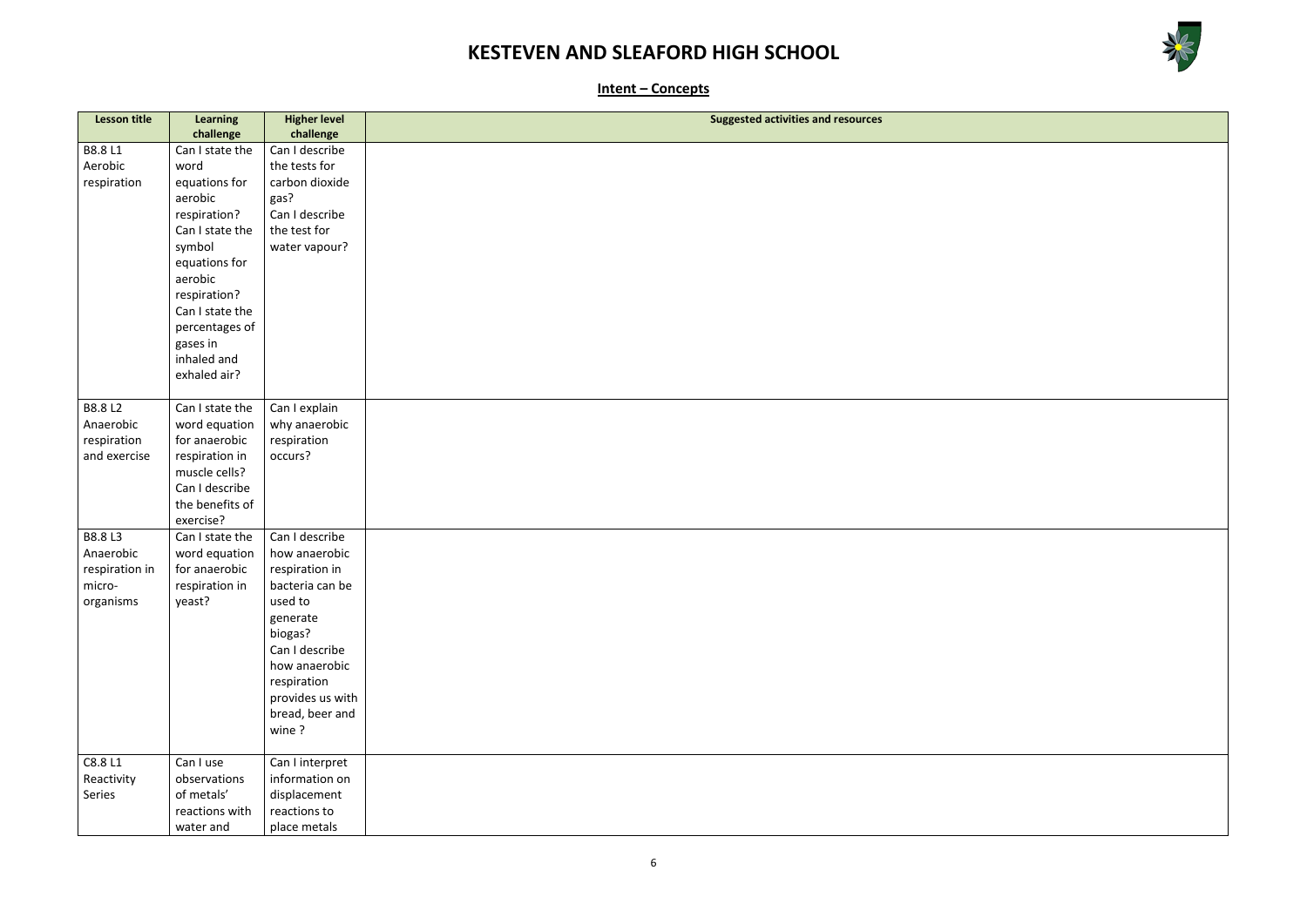

|                  | oxygen to        | into a reactivity |  |
|------------------|------------------|-------------------|--|
|                  | make a           | series            |  |
|                  | reactivity       |                   |  |
|                  | series?          |                   |  |
|                  | 7                |                   |  |
|                  | Can I write      |                   |  |
|                  | word             |                   |  |
|                  | equations for    |                   |  |
|                  | these            |                   |  |
|                  | displacement     |                   |  |
|                  | reactions?       |                   |  |
| C8.8 L2          | Can I state      | Can I explain     |  |
| Extracting       | some metals      | why other         |  |
| with Carbon      | that can be      | metals cannot     |  |
|                  | extracted using  | be extracted in   |  |
|                  | carbon?          | this way?         |  |
|                  |                  |                   |  |
| C8.8 L3          | Can I state that | Can I explain     |  |
| Extracting       | metals that are  | evaluate the      |  |
| with Electricity | more reactive    | environmental     |  |
|                  | than carbon      | impact of         |  |
|                  | must be          | electrolysis?     |  |
|                  | extracted using  |                   |  |
|                  | electrolysis?    |                   |  |
|                  | Can I describe   |                   |  |
|                  | the electrolytic |                   |  |
|                  | extraction of    |                   |  |
|                  | aluminium        |                   |  |
|                  |                  |                   |  |
| C8.8 L4          | Can I state the  | Can I explain     |  |
| Properties of    | typical          | these properties  |  |
| metals           | properties of    | using a simple    |  |
|                  | metals?          | model of          |  |
|                  |                  | metallic          |  |
|                  |                  | bonding?          |  |
|                  |                  | Can I use ideas   |  |
|                  |                  | about             |  |
|                  |                  | properties to     |  |
|                  |                  | explain the uses  |  |
|                  |                  | of some metals?   |  |
| P8.8 L1 Waves    | Can I describe   | Can I describe    |  |
| <b>Basics</b>    | how waves        | how waves can     |  |
|                  | transfer         | reflect and       |  |
|                  | energy?          | interfere with    |  |
|                  | Can I label a    | another wave?     |  |
|                  | diagram of a     |                   |  |